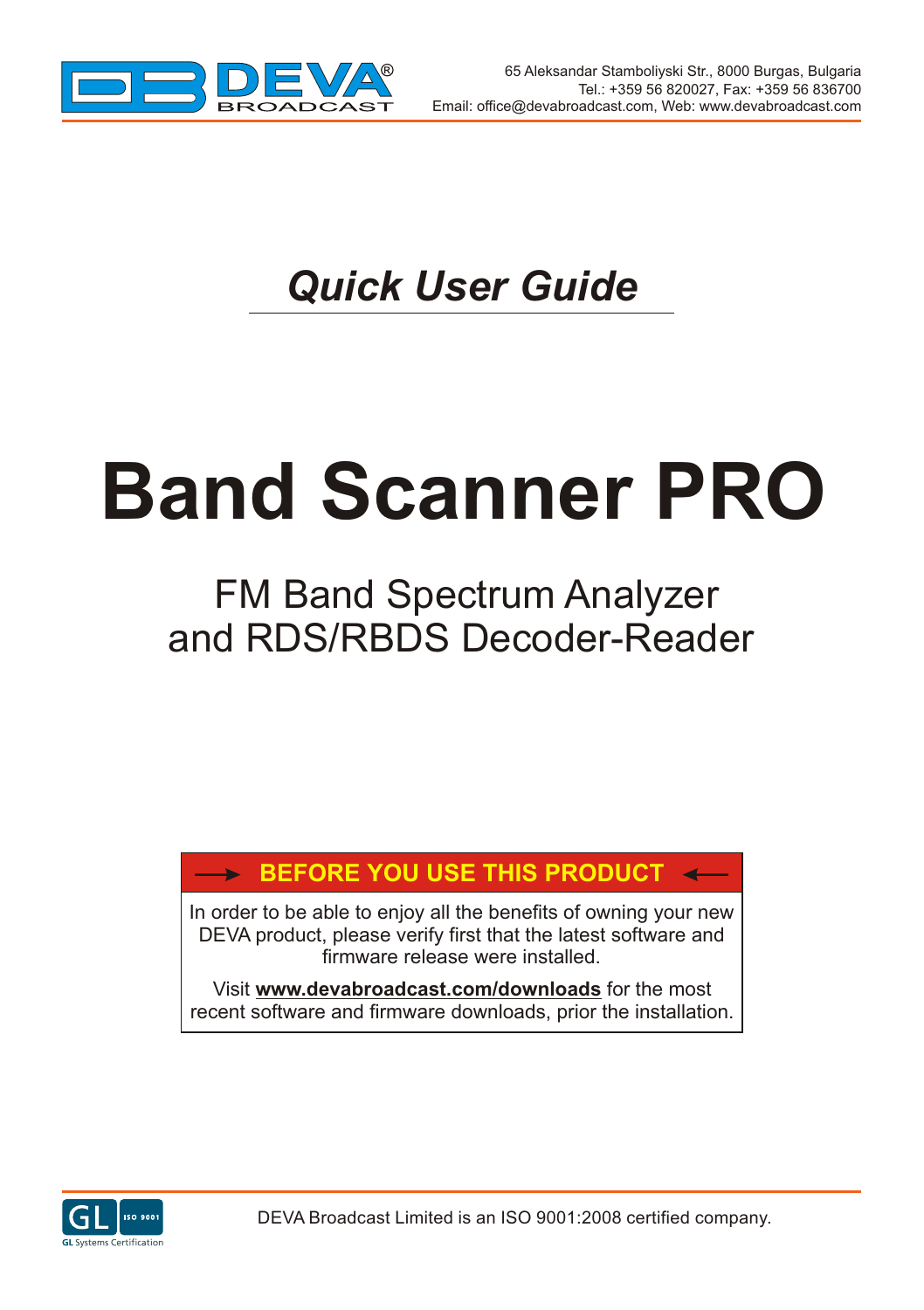This Quick user guide will make the installation of Band Scanner PRO quick and easy. Following these steps will simplify the process and save you extra time and effort. **For more information about the Safety precautions and the Operating environment recommendations please refer to the User Manual.**

| STEP <sub>1</sub> | Device Manager Software Installation |
|-------------------|--------------------------------------|
|-------------------|--------------------------------------|

In order to establish communication with Band Scanner PRO you have to install **"Band Scanner" Software**.

We recommend you to install the software before connecting the device to the computer.

- 1. Use the Installation file which can be found on the supplied CD or downloaded from www.devabroadcast.com/downloads;
- 2. Find **"Band Scanner PRO"** folder, double click on the installation file to launch the *Wizard*;
- 3. Accept the default recommendations and click **"Next>"** at the end of each step;
- 4. When asked to place an icon on the computer *Desktop and Install the USB Drivers*, click on the check boxes;
- 5. Finally, select NOT to launch the program;
- 6. Close the software installation utility;
- 7. Ashortcut to the Software will appear on the desktop of your computer.

| STEP <sub>2</sub> | <b>USB Port Installation</b> |  |
|-------------------|------------------------------|--|
|                   |                              |  |

Once the software is installed on the computer, a special USB port driver must also be installed in order for the Band Scanner Pro to be accessible through the front-panel USB port.

Unless you have deselected the *"Install drivers automatically"* option from the installation wizard, or something went wrong during the installation process, the USB port drivers should be installed automatically on your computer.

If the USB drivers are not installed the led light labeled "ACTIVE", placed on the rear panel of the device, will start to blink. In that case we recommend you to deinstall the software and repeat **Step 1** again.

**NOTE:** If due to unexpected reason the USB driver could not be installed automatically on your computer, refer to the complete **User Manual, page 21.**

**STEP 3 Device Connection**

After completing the steps listed above, Band Scanner Pro will be ready for usage and no additional adjustments or settings will be required except in the occasions when:

- ustments or settings will be required except in the occasions when:<br>• you would like to measure the band off-air, an external FM antenna should be connected to the
- ?Antenna Input; MPX or RDS signal have to be analyzed and the signal must be applied to the MPX/RDS Input.

**NOTE:** The maximum input RF signal to the Antenna Input is 100 dBµV. Do not connect the Band Scanner Pro directly to any FM Transmitter's MONITOR Output - this would damage it irrevocably.

**STEP 4 Band Scanner PRO Software** 



After connecting the Band Scanner PRO to the USB port of any Windows® based PC, where the software is already installed, the product is ready to be used and does not require any additional adjustments or settings. The software will restore automatically the unit to the initial data.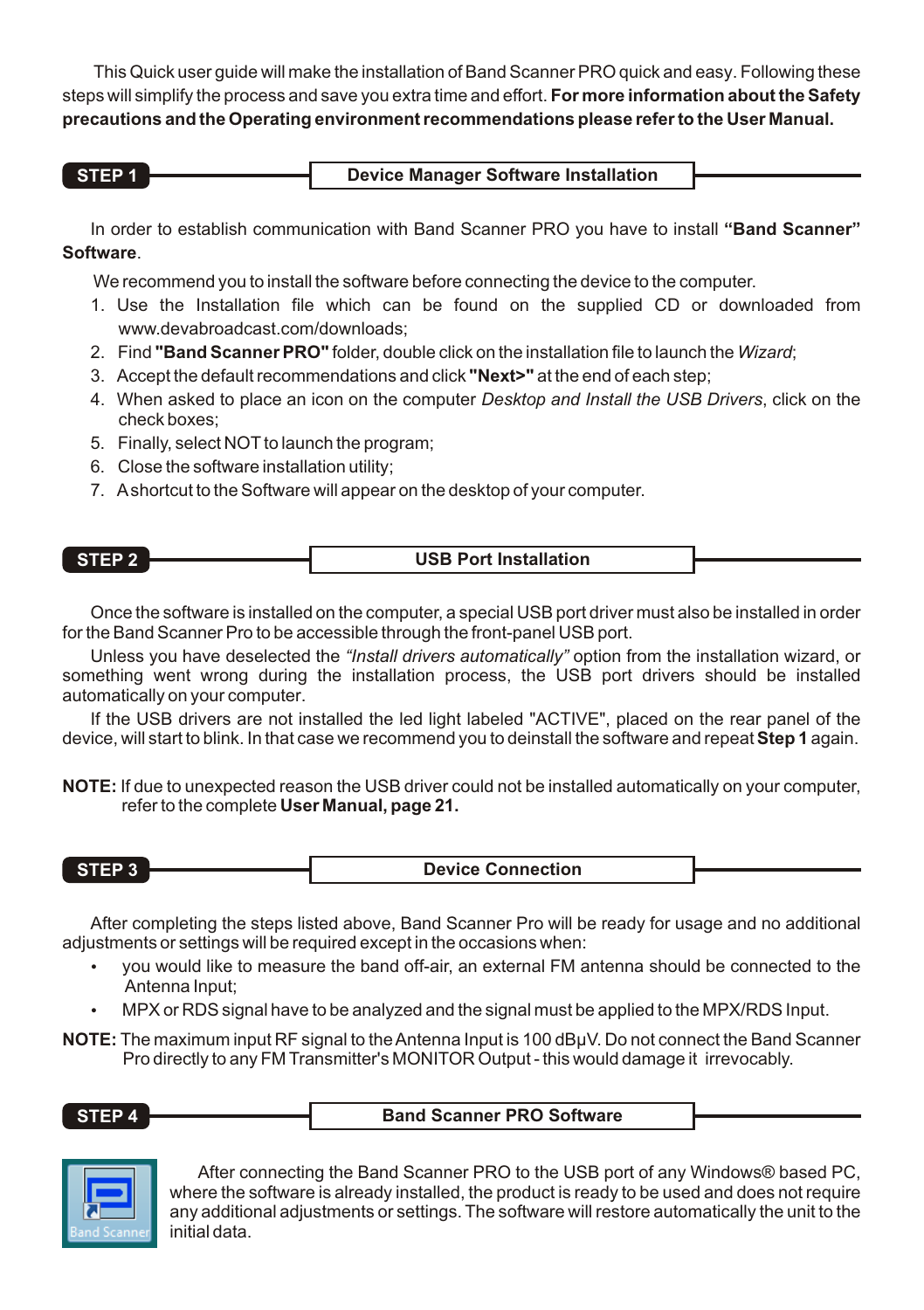## **STEP 5** Software Usage

- **1. Frequency Indicator** Shows the working frequency of the unit;
- **2. Working frequency entering cell**;
- **3. The set button** will adjust the unit to the frequency defined in cell [2];
- **4. UP** and **DOWN** buttons for a**djusting the tuner's frequency**;
- **5. SEEK UP** and **SEEK DOWN** Buttons;
- **6. Slider for manual adjustment of the frequency**;
- **7. Field Strength Indicator**;
- **8. USB connection indicator**;
- **9. RDS Signal Presence**;
- **10. Stereo Signal Presence**;
- **11. RDS/RBDS Mode Selector**;
- **12. MPX INPUT Signal Selector** Antenna In or MPX/RDS (Extrenal) Input;
- **13. Deemphasis Selector** for the Demodulator - 50us or 75us;
- 14. Sensitivity Selector Local (6dB Attenuator) or DX (no Attenuator);
- **15. Region Selector**;
- **16. Quick Preset Save** buttons By applying this option you can assign easy for access memory presets;

|    | ii equency,             |          |                                    |                 |                           |    |
|----|-------------------------|----------|------------------------------------|-----------------|---------------------------|----|
|    |                         |          | 9                                  | 10<br>5<br>4    | $\overline{2}$            | 3  |
| 5  | <b>RADIQ</b>            |          |                                    | 87.0            | <b>SET</b>                |    |
| 6  |                         |          |                                    | <b>RF</b> Level |                           |    |
|    |                         |          |                                    |                 |                           | 8  |
|    |                         |          |                                    |                 |                           | 11 |
|    | 87<br>89<br>93<br>91    | 95<br>97 | 99<br>101                          | 105<br>103      | 108                       | 12 |
| 15 | Region General          |          | RDS Mode <sup>'</sup> <b>D</b> RDS |                 | <b>RBDS</b>               |    |
|    |                         |          | MPX Input!                         | o ant           | EAT                       | 13 |
|    | 后                       |          | Deemphasis'                        | $0.50 \mu s$    | $\blacksquare$ 75 $\mu$ s | 14 |
|    | $\overline{\mathbf{a}}$ | More     | Sensitivity <sup>'</sup> Local     |                 | o dx                      |    |
|    | 16                      | 17       | 18                                 |                 |                           |    |
|    |                         |          |                                    |                 |                           |    |

- **17. Quick Preset Recall** buttons Intended to serve as a quick access to favorite stations, preset button needs no more than a click;
- **18. Quick Preset Recall List**  The first 5 frequencies are arranged under fast recall buttons. The rest are placed under Recall List button.

**STEP 6 Tuner Settings** 

| General<br>General Common Visuals Tuner<br>Common Visuals                                                                                                                                                                                                                                                                                                                                       |                                                                                    | RDS Log Presets   FM Analyzer   Band Analyzer   GPS Monitor   Scheduler   FM Log   Google Earth                                                     |                                                                     |          |         |        |
|-------------------------------------------------------------------------------------------------------------------------------------------------------------------------------------------------------------------------------------------------------------------------------------------------------------------------------------------------------------------------------------------------|------------------------------------------------------------------------------------|-----------------------------------------------------------------------------------------------------------------------------------------------------|---------------------------------------------------------------------|----------|---------|--------|
| <b>RDS Mode</b><br>Tuner<br><b>O</b> RDS<br><b>RDS Log</b><br>Presets<br><b>REDS</b><br>FM Analyzer<br><b>Band Analyzer</b><br><b>MPX Input</b><br><b>GPS Monitor</b><br>@ Anterna<br>Scheduler<br><b>External</b><br><b>FMLog</b><br>Google Earth<br><b>Step</b><br>@ 100 kHz<br>200 kHz<br>De-emphasis<br><b>@ 50 µs</b><br>$O75 \mu s$<br><b>Sensitivity</b><br>C Local (ATT 6dB)<br>$@.$ DX | <b>Search Stop Level</b><br>2 11.6 dBuV<br>@ 19.2 dBuY<br>26.7 dBuY<br>@ 38.0 dBuY | <b>Antenna</b><br>Factor<br><b>External Attenuator</b><br>Validity<br>Low Level Detect Time 3 = sec<br>Low Level Threshold<br><b>Buffering Time</b> | $0.0$ $\div$ dB<br>$0.0$ $\div$ dB<br>20.0 0 dBuV<br>$2 \equiv$ sec |          |         |        |
|                                                                                                                                                                                                                                                                                                                                                                                                 |                                                                                    |                                                                                                                                                     |                                                                     | $\alpha$ | Default | Cancel |

**Step** – You can choose the frequency adjustment step. Usually it is 100kHz for Europe and 200kHz for USA;

## **Sensitivity**

?**Local mode** is recommended in case the device used is placed close to the transmitter sites. It will enable 6 dB<br>attenuation of the RF input stage;

attenuation of the RF input stage;<br>• **DX mode** is recommended when weak signal is received and analyzed. The use of this mode will disable any input attenuation of the RF input;

**Search Stop Level** – Tuner sensitivity threshold is in Auto Search Mode;

**Antenna** - If known, Antenna Factor and/or External Attenuator could be specified here;

**Validity** - Low Level Detect Time is minimum required time for defining RF Level for High or Low according to Low Level Threshold

**NOTE**: Some of the tuner settings are uninfluential when the Band Scanner Pro is used with MPX/RDS input signals.